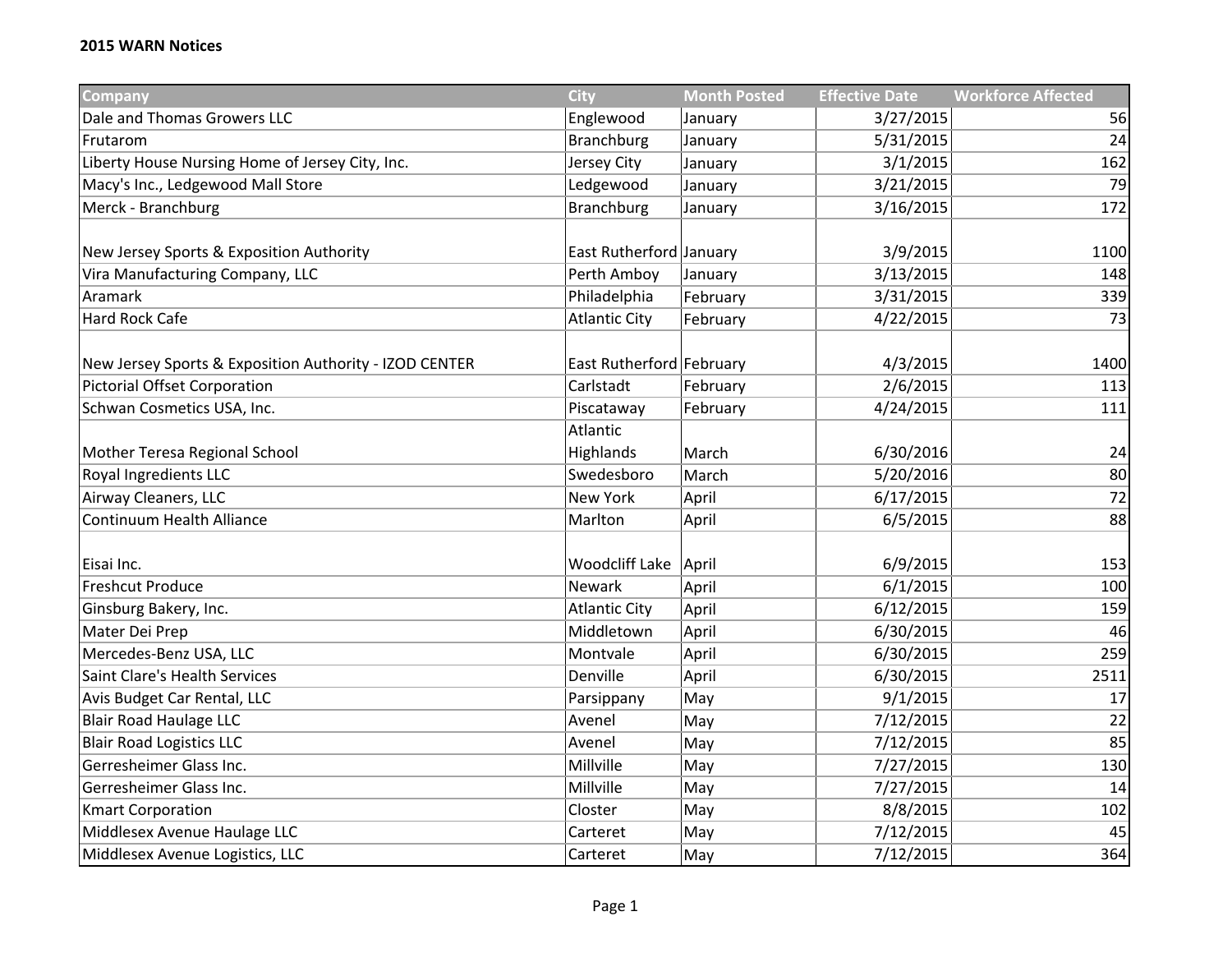| Company                                               | <b>City</b>         | <b>Month Posted</b> | <b>Effective Date</b> | <b>Workforce Affected</b> |
|-------------------------------------------------------|---------------------|---------------------|-----------------------|---------------------------|
| Port Carteret Drive Logistics LLC                     | Carteret            | May                 | 7/12/2015             | 81                        |
| <b>Sodexo Dining Services</b>                         | Hoboken             | May                 | 7/1/2015              | 116                       |
| Dale and Thomas Popcorn                               | Englewood           | June                | 8/28/2015             | 53                        |
| GlaxoSmithKline Consumer Healthcare, LP               | Parsippany          | June                | 5/1/2015              | 350                       |
| Johnson Controls, Inc.                                | Princeton           | June                | 7/31/2015             | 56                        |
| Johnson Controls, Inc.                                | Princeton           | June                | 7/31/2015             | 32                        |
| Johnson Controls, Inc.                                | Bloomsbury          | June                | 7/31/2015             | 11                        |
| Johnson Controls, Inc.                                | Plainsboro          | June                | 7/31/2015             | 17                        |
|                                                       |                     |                     |                       |                           |
| Johnson Controls, Inc.                                | New Brunswick June  |                     | 7/31/2015             | 111                       |
| Johnson Controls, Inc.                                | Pennington          | June                | 7/31/2015             | 83                        |
| Red Bank Acquisition 1 LLC DBA Chapin Hill @ Red Bank | <b>Red Bank</b>     | June                | 8/1/2015              | $\overline{0}$            |
| Zoetis, Inc.                                          | Florham Park        | June                | 8/11/2015             | 165                       |
|                                                       |                     |                     |                       |                           |
| Zucker, Goldberg and Ackerman, LLC                    | Mountainside        | June                | 8/24/2015             | 289                       |
| <b>First Student</b>                                  | Trenton             | July                | 9/1/2015              | 135                       |
| Frutarom                                              | North Bergen        | July                | 8/31/2015             | 50                        |
| Great Atlantic & Pacific Tea Co. - Pathmark           | Edison              | July                | 9/19/2015             | 101                       |
| The Great Atlantic & Pacifi Tea Company - Pathmark    | Old Bridge          | July                | 9/19/2015             | 95                        |
| The Great Atlantic & Pacific Tea Co. - Pathmark       | <b>Toms River</b>   | July                | 9/19/2015             | 121                       |
| The Great Atlantic & Pacific Tea Co., -Pathmark       | <b>Belleville</b>   | July                | 9/19/2015             | 113                       |
| The Great Atlantic & Pacific Tea Company - A & P      | Holmdel             | July                | 9/19/2015             | 87                        |
| The Great Atlantic & Pacific Tea Company - Pathmark   | Linden              | July                | 9/19/2015             | 120                       |
| The Great Atlantic & Pacific Tea Company - Pathmark   | Clifton             | July                | 9/19/2015             | 125                       |
|                                                       |                     |                     |                       |                           |
| The Great Atlantic & Pacific Tea Company - Pathmark   | East Brunswick July |                     | 9/19/2015             | 105                       |
| <b>Kmart Corporation</b>                              | Vineland            | August              | 10/4/2015             | 74                        |
| Lundbeck Research USA, Inc.                           | Paramus             | August              | 10/19/2015            | 68                        |
| Pathmark Stores, Inc and Blair Distributors           | Edison              | August              | 10/27/2015            | 168                       |
| Post Foods                                            | Parsippany          | August              | 9/30/2015             | 48                        |
| Saint Michael's Medical Center                        | Newark              | August              | 10/9/2015             | 1445                      |
| Super Fresh Food Markets-Ocean City                   | Ocean City          | August              | 11/26/2015            | 171                       |
| Super Fresh-Manahawkin                                | Manahawkin          | August              | 11/26/2015            | 75                        |
| TSuper Fresh Food Markets-Wildwood                    | Wildwood            | August              | 11/26/2015            | 138                       |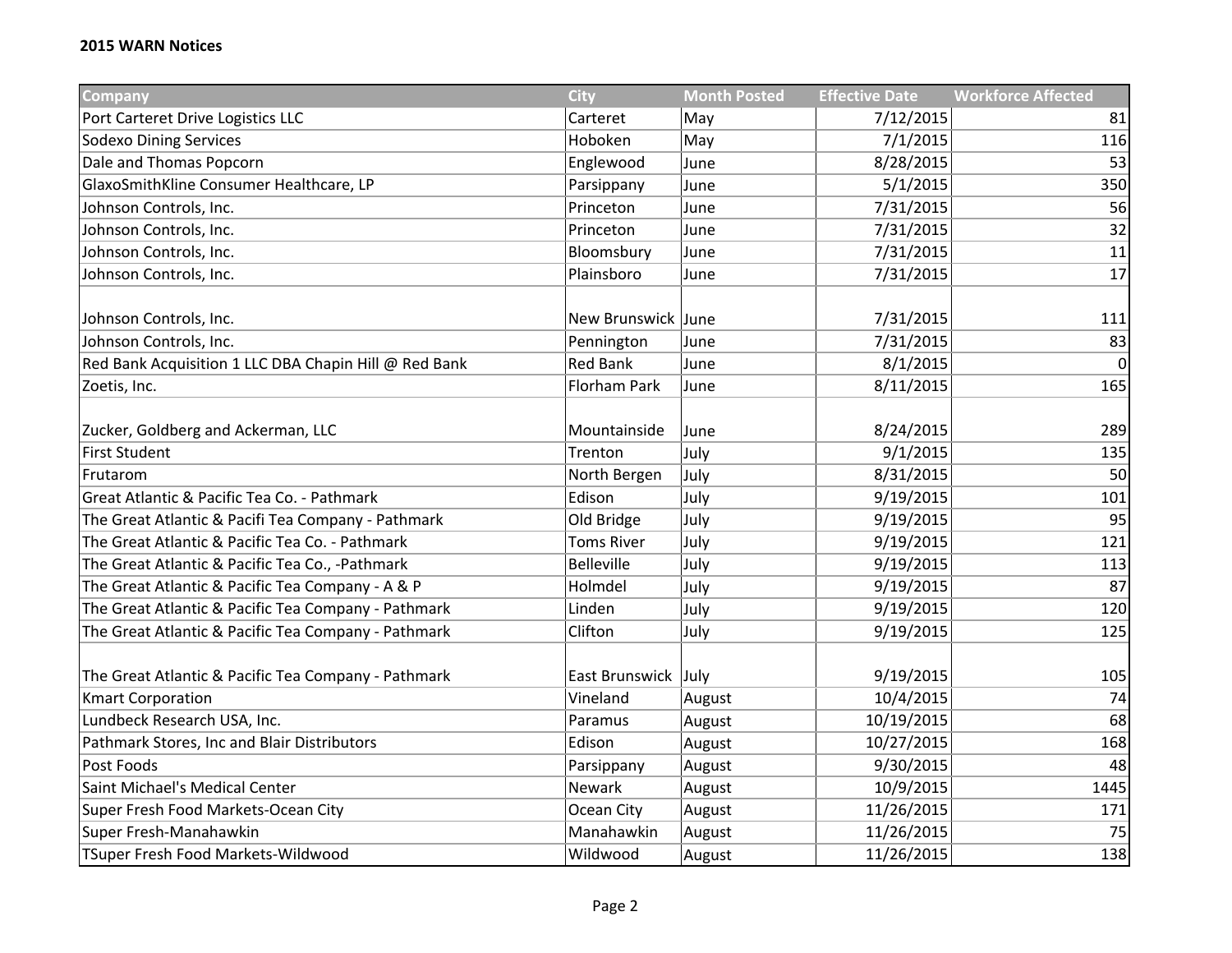| Company                                                     | <b>City</b>          | <b>Month Posted</b> | <b>Effective Date</b> | <b>Workforce Affected</b> |
|-------------------------------------------------------------|----------------------|---------------------|-----------------------|---------------------------|
| Textiles from Europe, Inc. d/b/a Victoria Classics          | Edison               | August              | 9/21/2015             | 14                        |
| The Great Atlantic & Pacific Tea Co-A&P-Allendale           | Allendale            | August              | 11/26/2015            | 104                       |
| The Great Atlantic & Pacific Tea Co. - A&P-Basking Ridge    | <b>Basking Ridge</b> | August              | 11/26/2015            | 66                        |
| The Great Atlantic & Pacific Tea Co. - A&P-Belvidere        | <b>Belvidere</b>     | August              | 11/26/2015            | 64                        |
| The Great Atlantic & Pacific Tea Co. - A&P-Blairstown       | Blairstown           | August              | 11/26/2015            | 102                       |
| The Great Atlantic & Pacific Tea Co. - A&P-Bloomfield       | Bloomfield           | August              | 11/26/2015            | 46                        |
|                                                             | Boonton              |                     |                       |                           |
| The Great Atlantic & Pacific Tea Co. - A&P-Boonton Township | Township             | August              | 11/26/2015            | 99                        |
| The Great Atlantic & Pacific Tea Co. - A&P-Bricktown        | Bricktown            | August              | 11/26/2015            | 80                        |
| The Great Atlantic & Pacific Tea Co. - A&P-Califon          | Califon              | August              | 11/26/2015            | 55                        |
| The Great Atlantic & Pacific Tea Co. - A&P-Clark            | Clark                | August              | 11/26/2015            | 125                       |
| The Great Atlantic & Pacific Tea Co. - A&P-Clinton          | Clinton              | August              | 11/26/2015            | 54                        |
| The Great Atlantic & Pacific Tea Co. - A&P-Closter          | Closter              | August              | 11/26/2015            | 92                        |
| The Great Atlantic & Pacific Tea Co. - A&P-Denville         | Denville             | August              | 11/26/2015            | 111                       |
| The Great Atlantic & Pacific Tea Co. - A&P-Edison           | Edison               | August              | 11/26/2015            | 72                        |
| The Great Atlantic & Pacific Tea Co. - A&P-Fairview         | Fairview             | August              | 11/26/2015            | 100                       |
| The Great Atlantic & Pacific Tea Co. - A&P-Fanwood          | Fanwood              | August              | 11/26/2015            | 72                        |
| The Great Atlantic & Pacific Tea Co. - A&P-Fort Lee         | Fort Lee             | August              | 11/26/2015            | 145                       |
| The Great Atlantic & Pacific Tea Co. - A&P-Hackettstown     | Hackettstown         | August              | 11/26/2015            | $\boldsymbol{6}$          |
| The Great Atlantic & Pacific Tea Co. - A&P-Haskell          | Haskell              | August              | 11/26/2015            | $\overline{7}$            |
| The Great Atlantic & Pacific Tea Co. - A&P-Hewitt           | Hewitt               | August              | 11/26/2015            | 85                        |
| The Great Atlantic & Pacific Tea Co. - A&P-Hoboken          | Hoboken              | August              | 11/26/2015            | 104                       |
| The Great Atlantic & Pacific Tea Co. - A&P-Jersey City      | Jersey City          | August              | 11/26/2015            | 103                       |
| The Great Atlantic & Pacific Tea Co. - A&P-Kenilworth       | Kenilworth           | August              | 11/26/2015            | 157                       |
| The Great Atlantic & Pacific Tea Co. - A&P-Ledgewood        | Ledgewood            | August              | 11/26/2015            | 13                        |
| The Great Atlantic & Pacific Tea Co. - A&P-Little Silver    | Little Silver        | August              | 11/26/2015            | 62                        |
| The Great Atlantic & Pacific Tea Co. - A&P-Mahwah           | Mahwah               | August              | 11/26/2015            | 138                       |
| The Great Atlantic & Pacific Tea Co. - A&P-Marlboro         | Marlboro             | August              | 11/26/2015            | 64                        |
| The Great Atlantic & Pacific Tea Co. - A&P-Metuchen         | Metuchen             | August              | 11/26/2015            | 13                        |
| The Great Atlantic & Pacific Tea Co. - A&P-Midland Park     | <b>Midland Park</b>  | August              | 11/26/2015            | 162                       |
|                                                             | North                |                     |                       |                           |
| The Great Atlantic & Pacific Tea Co. - A&P-Milltown         | <b>Brunswick</b>     | August              | 11/26/2015            | 103                       |
| The Great Atlantic & Pacific Tea Co. - A&P-Montclair        | Montclair            | August              | 11/26/2015            | 76                        |
| The Great Atlantic & Pacific Tea Co. - A&P-Mt Olive         | Mt Olive             | August              | 11/26/2015            | 88                        |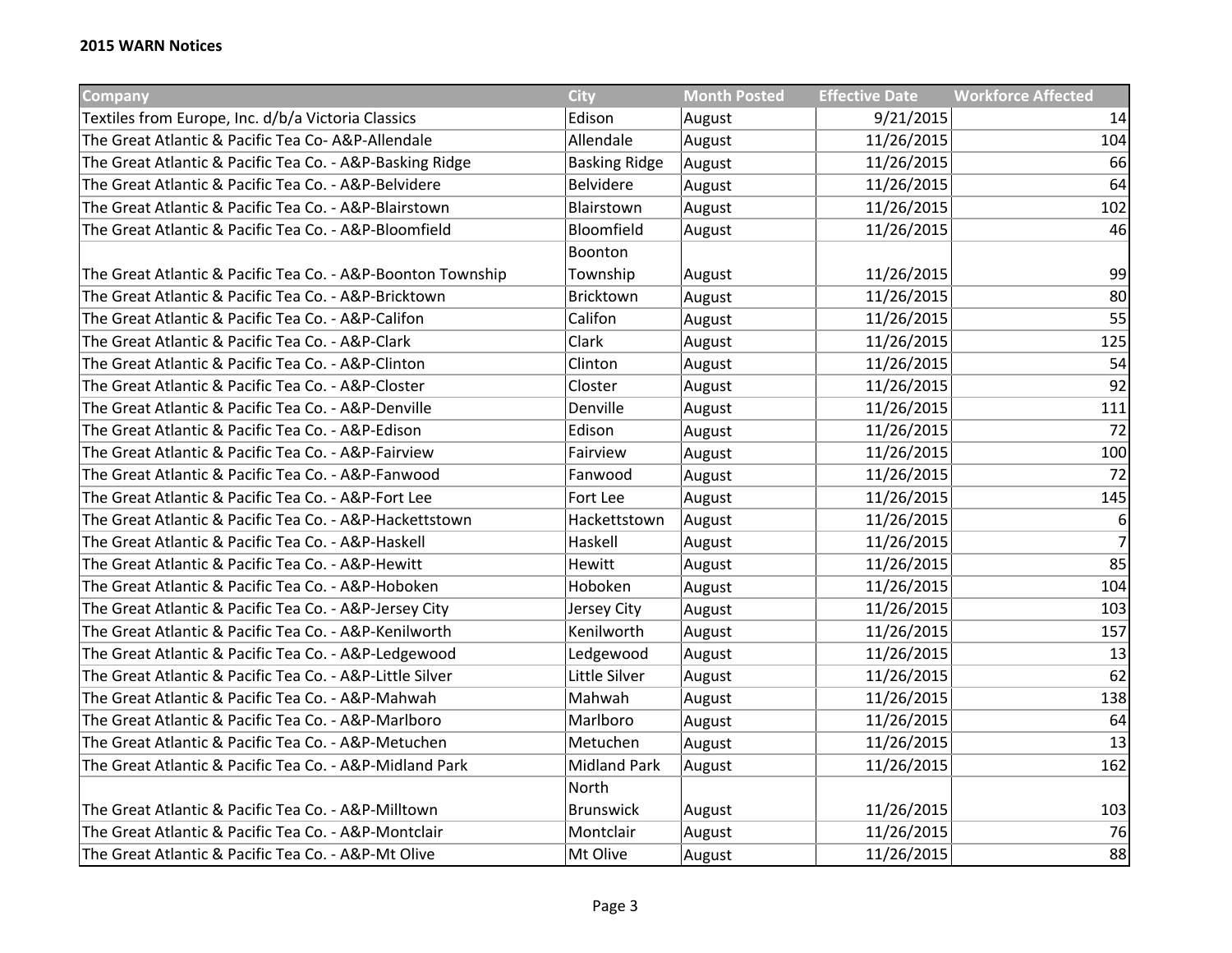| <b>Company</b>                                                    | <b>City</b>                    | <b>Month Posted</b> | <b>Effective Date</b> | <b>Workforce Affected</b> |
|-------------------------------------------------------------------|--------------------------------|---------------------|-----------------------|---------------------------|
| The Great Atlantic & Pacific Tea Co. - A&P-Navesink               | Navesink                       | August              | 11/26/2015            | 38                        |
|                                                                   | <b>New</b>                     |                     |                       |                           |
| The Great Atlantic & Pacific Tea Co. - A&P-New Providence         | Providence                     | August              | 11/26/2015            | 102                       |
| The Great Atlantic & Pacific Tea Co. - A&P-Oak Ridge              | Oak Ridge                      | August              | 11/26/2015            | 98                        |
| The Great Atlantic & Pacific Tea Co. - A&P-Old Bridge             | Old Bridge                     | August              | 11/26/2015            | 116                       |
| The Great Atlantic & Pacific Tea Co. - A&P-Old Tappan             | Old Tappan                     | August              | 11/26/2015            | 76                        |
| The Great Atlantic & Pacific Tea Co. - A&P-Ortley Beach           | <b>Ortley Beach</b>            | August              | 11/26/2015            | 164                       |
| The Great Atlantic & Pacific Tea Co. - A&P-Park Ridge             | Park Ridge                     | August              | 11/26/2015            | 88                        |
| The Great Atlantic & Pacific Tea Co. - A&P-Point Pleasant Beach   | <b>Point Pleasant</b><br>Beach | August              | 11/26/2015            | 13                        |
| The Great Atlantic & Pacific Tea Co. - A&P-Pompton Lakes          | Pompton Lakes August           |                     | 11/26/2015            | 100                       |
| The Great Atlantic & Pacific Tea Co. - A&P-Randolph               | Randolph                       | August              | 11/26/2015            | 87                        |
| The Great Atlantic & Pacific Tea Co. - A&P-Saddle Brook           | Saddle Brook                   | August              | 11/26/2015            | 97                        |
| The Great Atlantic & Pacific Tea Co. - A&P-South Plainfield       | South Plainfield August        |                     | 11/26/2015            | 117                       |
| The Great Atlantic & Pacific Tea Co. - A&P-Summit                 | Summit                         | August              | 11/26/2015            | 10                        |
| The Great Atlantic & Pacific Tea Co. - A&P-Sussex                 | Sussex                         | August              | 11/26/2015            | 107                       |
| The Great Atlantic & Pacific Tea Co. - A&P-Tinton Falls           | <b>Tinton Falls</b>            | August              | 11/26/2015            | 76                        |
| The Great Atlantic & Pacific Tea Co. - A&P-Township of Washington | Township of<br>Washington      | August              | 11/26/2015            | 81                        |
| The Great Atlantic & Pacific Tea Co. - A&P-Vernon                 | Vernon                         | August              | 11/26/2015            | 122                       |
| The Great Atlantic & Pacific Tea Co. - A&P-Wall Township          | <b>Wall Township</b>           | August              | 11/26/2015            | 135                       |
| The Great Atlantic & Pacific Tea Co. - A&P-Warren                 | Warren                         | August              | 11/26/2015            | 82                        |
| The Great Atlantic & Pacific Tea Co. - A&P-Washington             | Washington                     | August              | 11/26/2015            | 58                        |
| The Great Atlantic & Pacific Tea Co. - A&P-Wayne                  | Wayne                          | August              | 11/26/2015            | 81                        |
| The Great Atlantic & Pacific Tea Co. - A&P-West New York          | West New York August           |                     | 11/26/2015            | 87                        |
| The Great Atlantic & Pacific Tea Co. - A&P-Westwood               | Westwood                       | August              | 11/26/2015            | 12                        |
| The Great Atlantic & Pacific Tea Co. - A&P-Woodcliff Lake         | Woodcliff Lake   August        |                     | 11/26/2015            | 176                       |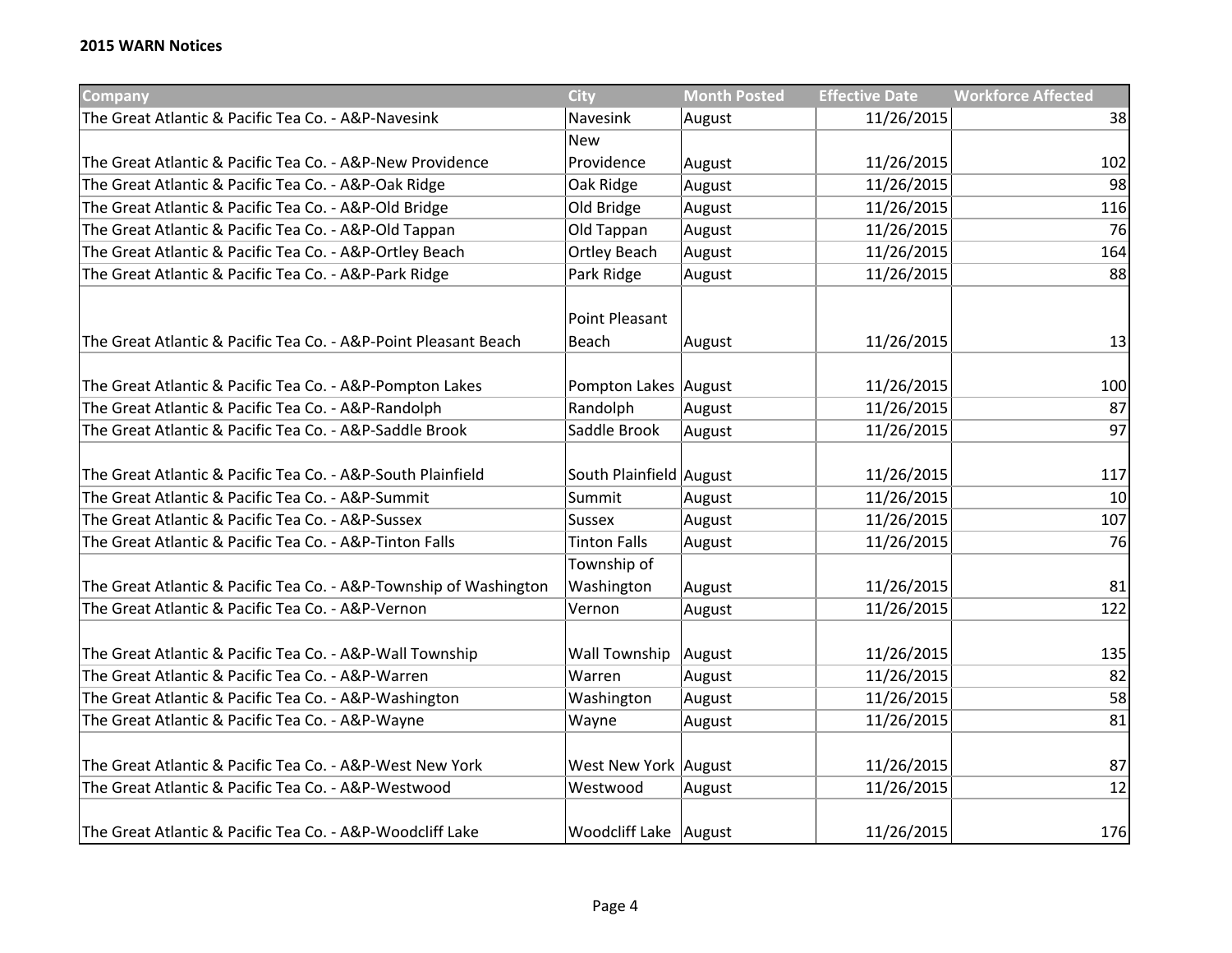| <b>Company</b>                                                  | <b>City</b>                 | <b>Month Posted</b> | <b>Effective Date</b> | <b>Workforce Affected</b> |
|-----------------------------------------------------------------|-----------------------------|---------------------|-----------------------|---------------------------|
|                                                                 |                             |                     |                       |                           |
| The Great Atlantic & Pacific Tea Co. - A&P-Woodland Park        | <b>Woodland Park August</b> |                     | 11/26/2015            | 128                       |
| The Great Atlantic & Pacific Tea Co. - Food Basics-Belleville   | <b>Belleville</b>           | August              | 11/26/2015            | 73                        |
| The Great Atlantic & Pacific Tea Co. - Food Basics-Fairview     | Fairview                    | August              | 11/26/2015            | 82                        |
| The Great Atlantic & Pacific Tea Co. - Food Basics-Glen Rock    | Glen Rock                   | August              | 11/26/2015            | 67                        |
|                                                                 |                             |                     |                       |                           |
| The Great Atlantic & Pacific Tea Co. - Food Basics-North Bergen | North Bergen                | August              | 11/26/2015            | 96                        |
| The Great Atlantic & Pacific Tea Co. - Food Basics-Passaic      | Passaic                     | August              | 11/26/2015            | 63                        |
| The Great Atlantic & Pacific Tea Co. - Food Basics-Paterson     | Paterson                    | August              | 11/26/2015            | 81                        |
| The Great Atlantic & Pacific Tea Co. - Food Basics-Paterson     | Paterson                    | August              | 11/26/2015            | 101                       |
| The Great Atlantic & Pacific Tea Co. - Pathmark-Avenel          | Avenel                      | August              | 11/26/2015            | 86                        |
| The Great Atlantic & Pacific Tea Co. - Pathmark-Bergenfield     | Bergenfield                 | August              | 11/26/2015            | 132                       |
| The Great Atlantic & Pacific Tea Co. - Pathmark-Bricktown       | Bricktown                   | August              | 11/26/2015            | 101                       |
| The Great Atlantic & Pacific Tea Co. - Pathmark-Edgewater       | Edgewater                   | August              | 11/26/2015            | 160                       |
|                                                                 |                             |                     |                       |                           |
| The Great Atlantic & Pacific Tea Co. - Pathmark-Elmwood Park    | Elmwood Park                | August              | 11/26/2015            | 121                       |
| The Great Atlantic & Pacific Tea Co. - Pathmark-Fairlawn        | Fairlawn                    | August              | 11/26/2015            | 101                       |
| The Great Atlantic & Pacific Tea Co. - Pathmark-Garwood         | Garwood                     | August              | 11/26/2015            | 98                        |
| The Great Atlantic & Pacific Tea Co. - Pathmark-Hackensack      | Hackensack                  | August              | 11/26/2015            | 86                        |
| The Great Atlantic & Pacific Tea Co. - Pathmark-Hazlet          | Hazlet                      | August              | 11/26/2015            | 82                        |
| The Great Atlantic & Pacific Tea Co. - Pathmark-Hopelawn        | Hopelawn                    | August              | 11/26/2015            | 82                        |
| The Great Atlantic & Pacific Tea Co. - Pathmark-Irvington       | Irvington                   | August              | 11/26/2015            | 145                       |
| The Great Atlantic & Pacific Tea Co. - Pathmark-Jersey City     | Jersey City                 | August              | 11/26/2015            | 155                       |
| The Great Atlantic & Pacific Tea Co. - Pathmark-Jersey City     | Jersey City                 | August              | 11/26/2015            | 99                        |
| The Great Atlantic & Pacific Tea Co. - Pathmark-Kinnelon        | Kinnelon                    | August              | 11/26/2015            | 108                       |
|                                                                 | Lake                        |                     |                       |                           |
| The Great Atlantic & Pacific Tea Co. - Pathmark-Lake Hopatcong  | Hopatcong                   | August              | 11/26/2015            | 86                        |
| The Great Atlantic & Pacific Tea Co. - Pathmark-Ramsey          | Ramsey                      | August              | 11/26/2015            | 87                        |
| The Great Atlantic & Pacific Tea Co. - Pathmark-South Orange    | South Orange                | August              | 11/26/2015            | 119                       |
| The Great Atlantic & Pacific Tea Co. - Pathmark-Ventnor         | Ventnor                     | August              | 11/26/2015            | 125                       |
| The Great Atlantic & Pacific Tea Co. - Pathmark-Weehawken       | Weehawken                   | August              | 11/26/2015            | 124                       |
| The Great Atlantic & Pacific Tea Co. - Pathmark-Elizabeth       | Elizabeth                   | August              | 11/26/2015            | 76                        |
| The Great Atlantic & Pacific Tea Co. - Pathmark-Garwood         | Garwood                     | August              | 11/26/2015            | 98                        |
| The Great Atlantic & Pacific Tea Co. - Pathmark-Landing         | Landing                     | August              | 11/26/2015            | 79                        |